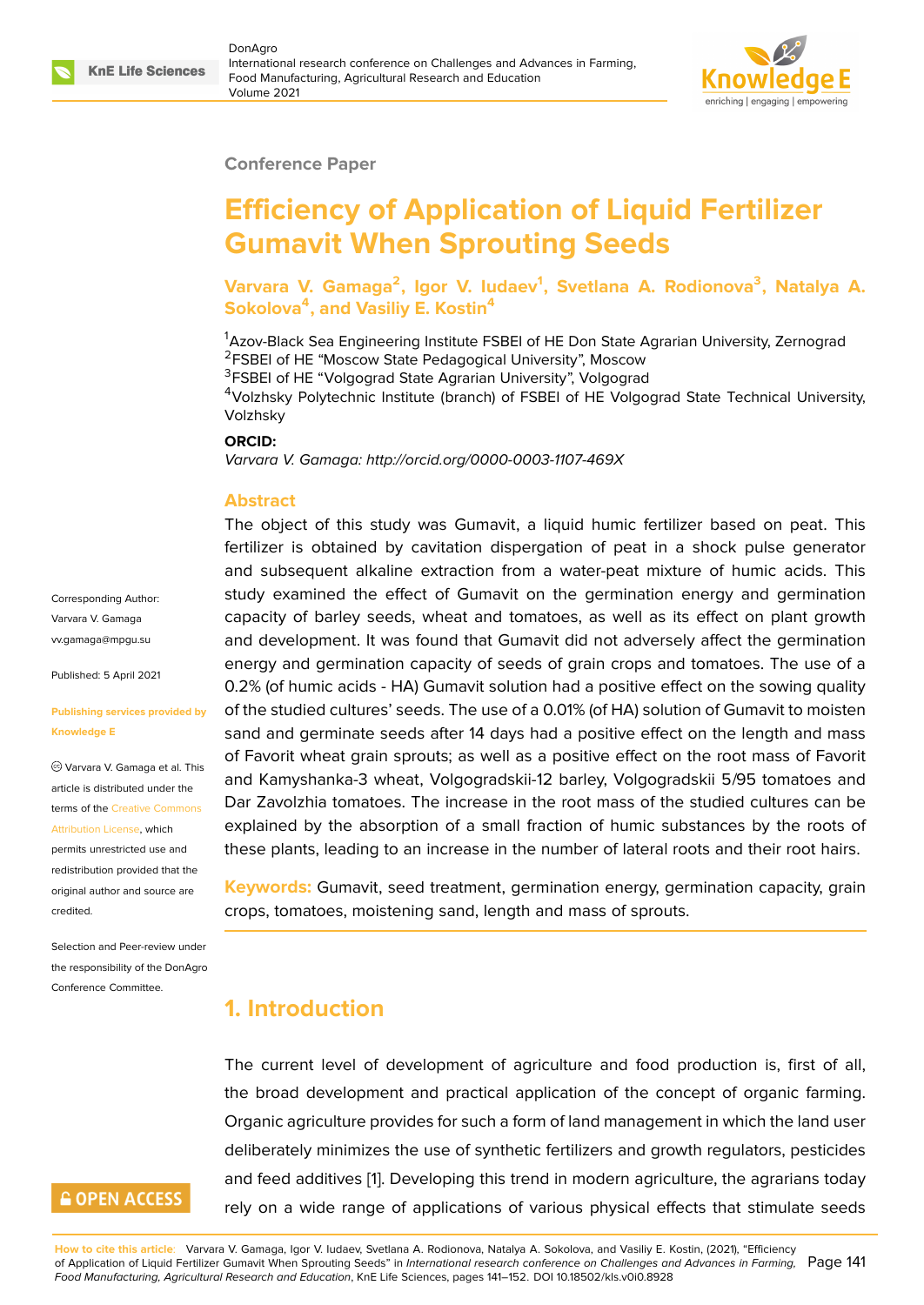before sowing [2], affect the growth and development of plants [3], help to harvest a high-quality crop [4], improve the ecology of places of cultivation [5] and at the same time minimize the use or completely abandon application of pesticides, growth stimulants of artificial origin a[nd](#page-10-1) other components like that.

An important c[om](#page-10-2)ponent of organic farming is also the use [of](#page-10-3) humic fertilizers and preparations, which are catalysts for the occurrence of natural biochemical processes in the soil [6]. Humic fertilizers and preparations have a positive effect on the soil and its structure [7], are able to be effectively absorbed by plants [8]. The introduction of humic fertilizers into the soil leads to an increase in its microbiological activity, both directly in the year o[f u](#page-10-4)se and in the years following application [7].

The us[e](#page-10-5) of humic fertilizers can increase the yield of [g](#page-11-0)rain, fodder, industrial and vegetable crops, on average, by 10-30% and increase seed germination capacity, seedling vigor and uniformity of their germination [9].

Currently, the production capacities of fertilizer factories both in Russia and in a number of foreign countries are redirecting their attention to the production of biostimulants based on humic substances and similar org[an](#page-11-1)ic compounds. One of the options for the production of humic preparations is liquid humic fertilizers based on peat, the composition and properties of which vary depending not only on the source of humic raw materials (peat, coal, etc.), but also on the characteristics of the deposit and the technology for producing humic products from organic raw materials [10].

Technologies for the production of humic fertilizers based on the alkaline extraction of humic substances from peat with their subsequent extraction and purification are widely known and are often used in production [11].

In the process of handling peat during the production of liquid humic preparations, the most significant process is the activation of peat [12], which can cause and/or enhance various biological, physical or chemical proces[ses](#page-11-2) due to cavitation [13]. A promising method for the activation of peat for its chemical modification is cavitation treatment in an aqueous medium in cavitation apparatus [7]. In [the](#page-11-3) process of cavitation dispergation, several processes occur simultaneously: grinding of peat particles, diff[usio](#page-11-4)n, dissolution of humic substances and their washing out into solution [11].

At present, several methods of cavitation [tre](#page-10-5)atment of biological objects in the aqueous environment are known, i.e. ultrasonic [11-15], hydrodynamic [11-16], electrohydraulic [17-19] methods.

One of the new ways of activating peat is the shock pulse method, which is based on highly efficient (almost stoichiometric) burning of natural gas over a water-peat mixture.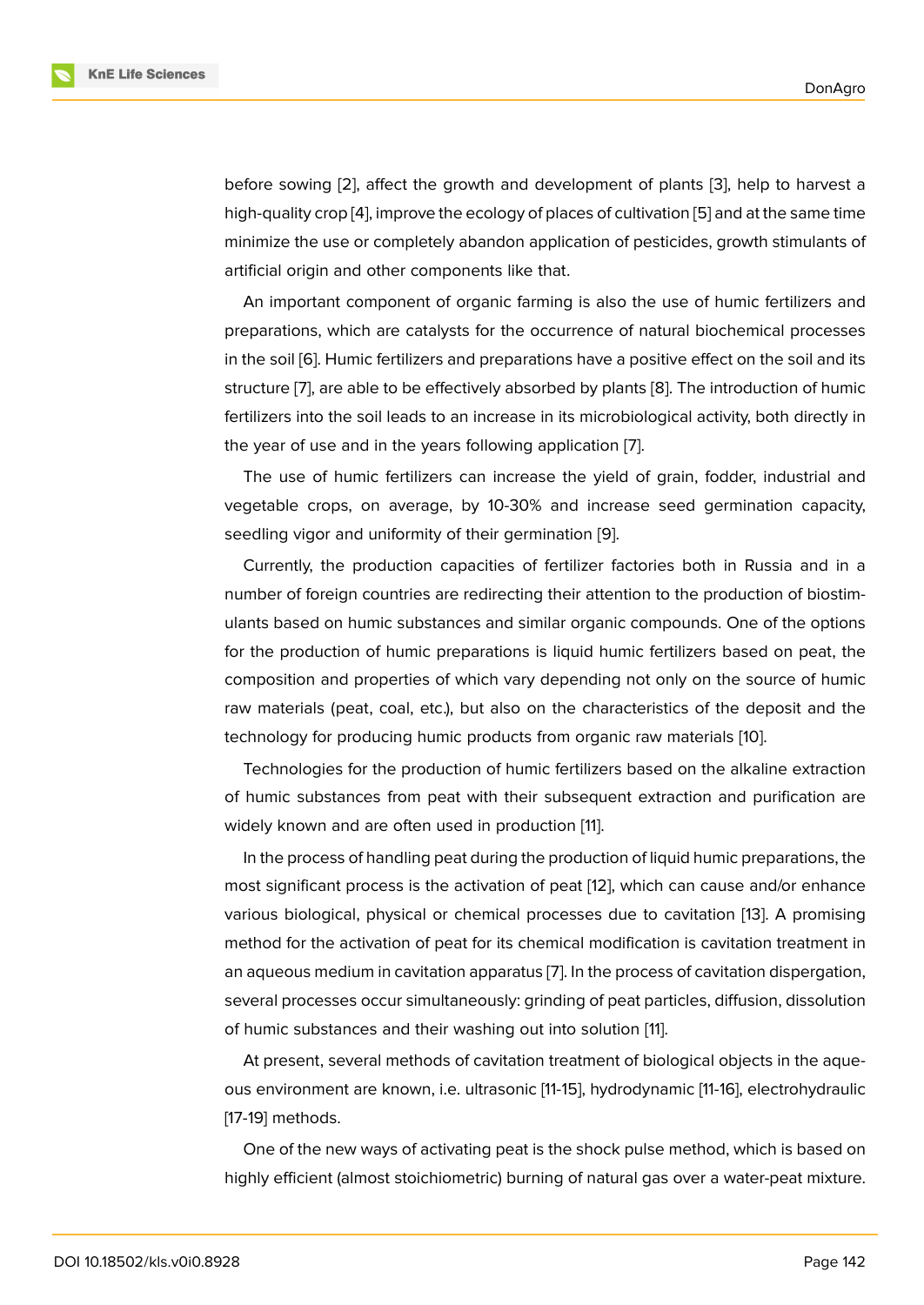**KnE Life Sciences** 



With this method of formation of cavitation phenomena, the shock energy of the gasair mixture is directly transferred to the treated water-peat solution, which causes its mechanical deformation with the occurrence of intense cavitation in the volume of the mixture. In the experimental setup of a shock pulse generator, the power of action on the water-peat mixture reaches 70 W/cm2. The study of the effect of Gumavit liquid humic fertilizer based on peat, obtained by the above method on seeds of agricultural crops should be considered a very urgent and timely task, the solution of which will justify the rationality and standards for the use of this fertilizer in agriculture.

The purpose of the study is to investigate the effect of Gumavit liquid fertilizer on the germination energy, germination capacity and biometric parameters of seedlings of barley, wheat and tomatoes in a laboratory experiment.

# **2. Methods and Equipment**

#### **2.1. Methods**

Research was carried out in 2018 in the conditions of the production laboratory of Radiotekhnika LLC (Moscow). The material used for the study was seeds of the following varieties of plants, cultivated in agriculture: Favorit spring wheat, Kamyshanka-3 winter wheat, Volgogradskii-12 spring barley, tomatoes Volgogradskii 5/95 and Dar Zavolzhia.

Peat from the the Klepikovsky district of the Ryazan region, settlements of Bolon, Makeevskii mys, was taken as the raw material for the production of Gumavit. To prepare the solutions to treat the seeds of the plants and moisten the sand, Gumavit of the following chemical composition was used: humic acids 20 g/l, nitrogen total 2.0 g/l, potassium 12 g/l (K2O), phosphorus 15g/l (P2O5).

To determine the germination energy and germination capacity of grains and tomatoes, four groups were formed with the seeds of these plants: one control and three experimental groups, in each of which four batches of seeds of 100 pieces were selected. The arithmetic mean of the results in the experiments was taken as the final result of the research.

The analysis of germination capacity and germination energy of barley, wheat, and tomato seeds was carried out in accordance with GOST 12038-84. Barley and wheat grains were germinated in Petri dishes, placing them between layers of filter paper at a temperature of  $+$  20 $\degree$  C, in the dark, the value of germination energy was determined on the 3rd day, of germination capacity - on the 7th day.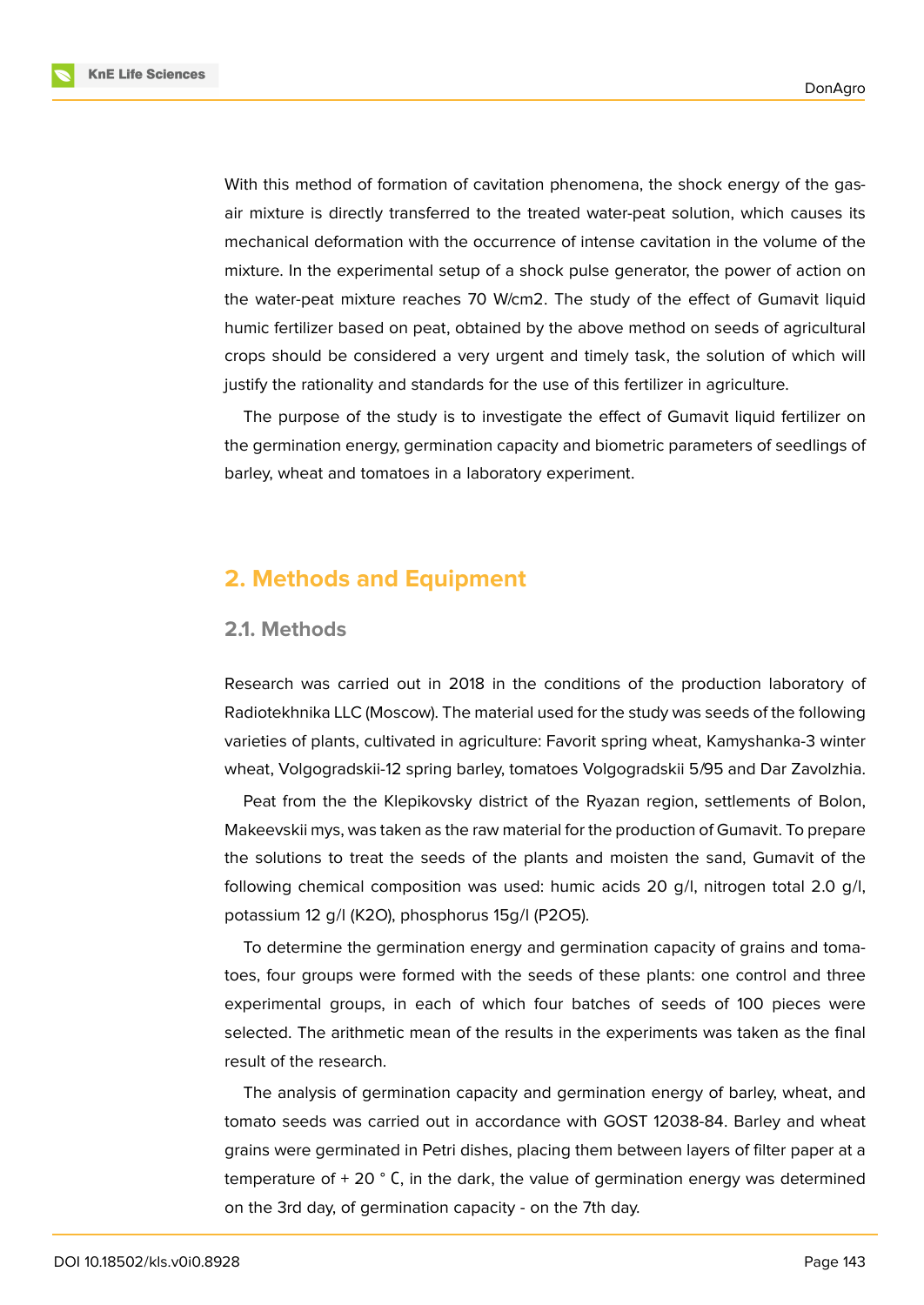**KnE Life Sciences** 

Tomato seeds were also germinated in Petri dishes, placing them between layers of filter paper at a temperature of  $+25$  ° C, in the dark, the value of tomato germination energy was determined on the 5th day, of germination capacity - on the 10th day.

To determine the effect of Gumavit on the germination energy and germination capacity of the above crops, their seeds were moistened with a Gumavit solution (of humic acids (HA)) according to the 1: 1 scheme): control - seed treatment with tap water; 2) 1-experimental group - Gumavit 0.4% (of HA); 3) 2-experimental group - Gumavit 0.2% (of HA); 4) 3-experimental group - Gumavit 0.02% (of HA).

Sprouted grain seeds on the 4th day, and tomato seeds after 10 days were planted in sand, specially prepared for this in accordance with GOST 12038-84.

Due to the fact that humic substances have a stimulating effect on the treated plants at low concentrations (0.1-0.001%), but at higher concentrations an inhibitory effect is manifested, the sand was moistened according to the 2: 1 scheme) control - the sand was moistened with tap water; 2) 1-experimental group - the sand was moistened with Gumavit 0.1% (of HA); 3) 2-experimental group - the sand was moistened with Gumavit 0.01% (of HA); 4) 3-experimental group - the sand was moistened with Gumavit 0.001% (of HA).

The influence of Gumavit on barley, wheat and tomato plants obtained from germinated seeds was revealed after germinating them in sand for 14 days. The plants were kept in sand at room temperature (+22°C), and periodically (as the sand was drying out), it was moistened with Gumavit solutions. After this, the plants were removed from the sand, washed with tap water, and the length and mass of parts of the plants (roots, sprouts) were measured. The fresh mass of parts of plants (roots, sprouts) of wheat, barley, and tomatoes was determined by weighing on an analytical balance.

# **3. Results**

In the experimental groups of Favorit wheat seeds, the highest indices in terms of the germination energy of 80% and the germination capacity of 84% were observed in the 2-experimental group (0.2% of HA), and the smallest - in the 1-experimental group (0.4% of HA). Germination energy and germination capacity in the 2-experimental group were higher than in the control group by 40 and 21%, respectively.

The germination energy and germination capacity of seeds of wheat variety Kamyshanka-3 in the experimental groups was higher than in the control. The maximum germination energy and germination rate was also noted when treating seeds with a solution (0.2% of HA), 62 and 65% respectively, and the values of these indicators were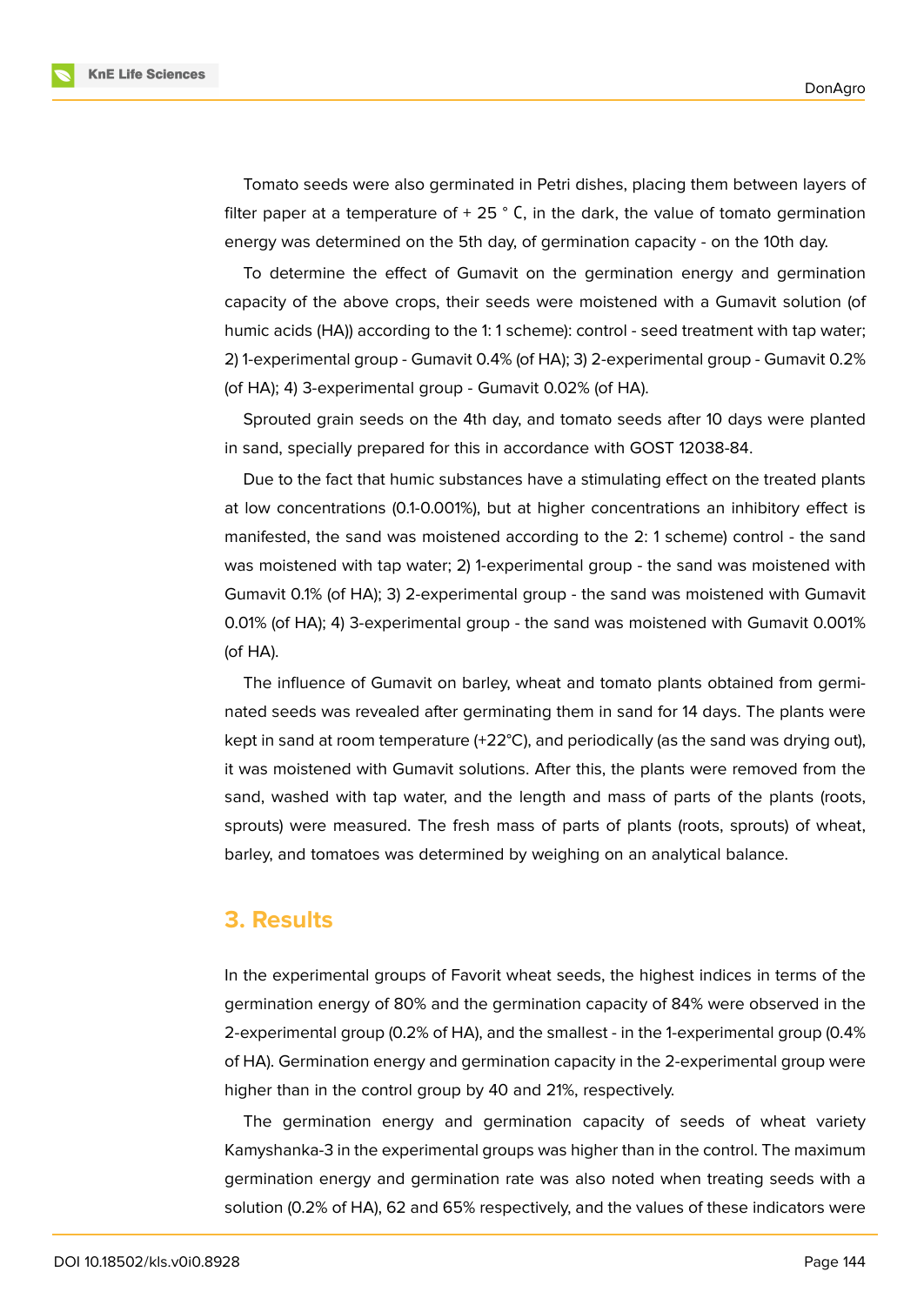| Group                 | Concentrat-<br>ion of<br>humic acids | CODT      |               |                    |                                                                                        |                         |             |
|-----------------------|--------------------------------------|-----------|---------------|--------------------|----------------------------------------------------------------------------------------|-------------------------|-------------|
|                       |                                      |           | wheat Favorit | wheat Kamyshanka-3 |                                                                                        | barley Volgogranskii-12 |             |
|                       |                                      | energy, % | capacity, %   | energy, %          | germination germination germination germination germination germination<br>capacity, % | energy, %               | capacity, % |
| Control               | tap water                            | 57        | 69            | 48                 | 57                                                                                     | 71                      | 83          |
| Experimental          | 0.4%                                 | 36        | 42            | 51                 | 59                                                                                     | 91                      | 92          |
| $2 -$<br>Experimental | 0.2%                                 | 80        | 84            | 62                 | 65                                                                                     | 95                      | 96          |
| 3-<br>Experimental    | 0.02%                                | 71        | 80            | 52                 | 59                                                                                     | 73                      | 87          |
| X avg.                |                                      | 61.0      | 68.8          | 53.3               | 60.0                                                                                   | 82.5                    | 89.5        |
| V, %                  |                                      | 31.4      | 27.5          | 11.4               | 5.8                                                                                    | 14.9                    | 6.4         |

TABLE 1: Effect of Gumavit on the germination energy and germination of seeds of grain crops

higher than in the control group by 29 and 14%. The lowest value of the germination energy of seeds of wheat of the Kamyshanka-3 variety was noted in the 1st experimental group, however, this indicator was higher than in the control group by 8%.

Volgogradskii-12 barley seeds also responded well to the use of Gumavit, showing a high germination energy and germination capacity in all experimental groups. The maximum germination energy of 95% and the germination capacity 96% of barley were obtained in the 2-experimental group, where the seeds were treated with Gumavit (0.2% of HA). The values of these indicators were higher than in the control group by 33 and 15%, respectively. In the 1st and 3rd experimental groups, the germination energy and germination capacity of seeds were lower than in the 2nd experimental group, but higher than in the control group. The results of these studies are presented in table 1.

Under the conditions of the experiment, the degree of variation in the values of the germination energy and germination capacity of the Favorit wheat variety was significant (31.4 and 27.5%), other indicators varied in the medium (11.4 and 14.9%) and insignificant (5.8 and 6.4%) degree.

Simultaneously, experiments were conducted to determine the effectiveness of Gumavit on the germination of tomato seeds of Volgogradskii 5/95 and Dar Zavolzhia varieties. The research results are shown in table 2.

The maximum germination energy (55%) and germination capacity (93%) of Volgogradsky 5/95 tomato seeds were observed in the second experimental group, where Gumavit (0.2% of HA) was used; these indicators were higher than in the control group by 66.6 and 13% respectively. In the 1st experimental group, the germination energy (49%) and germination capacity (91%) of the seeds were lower compared to the 2nd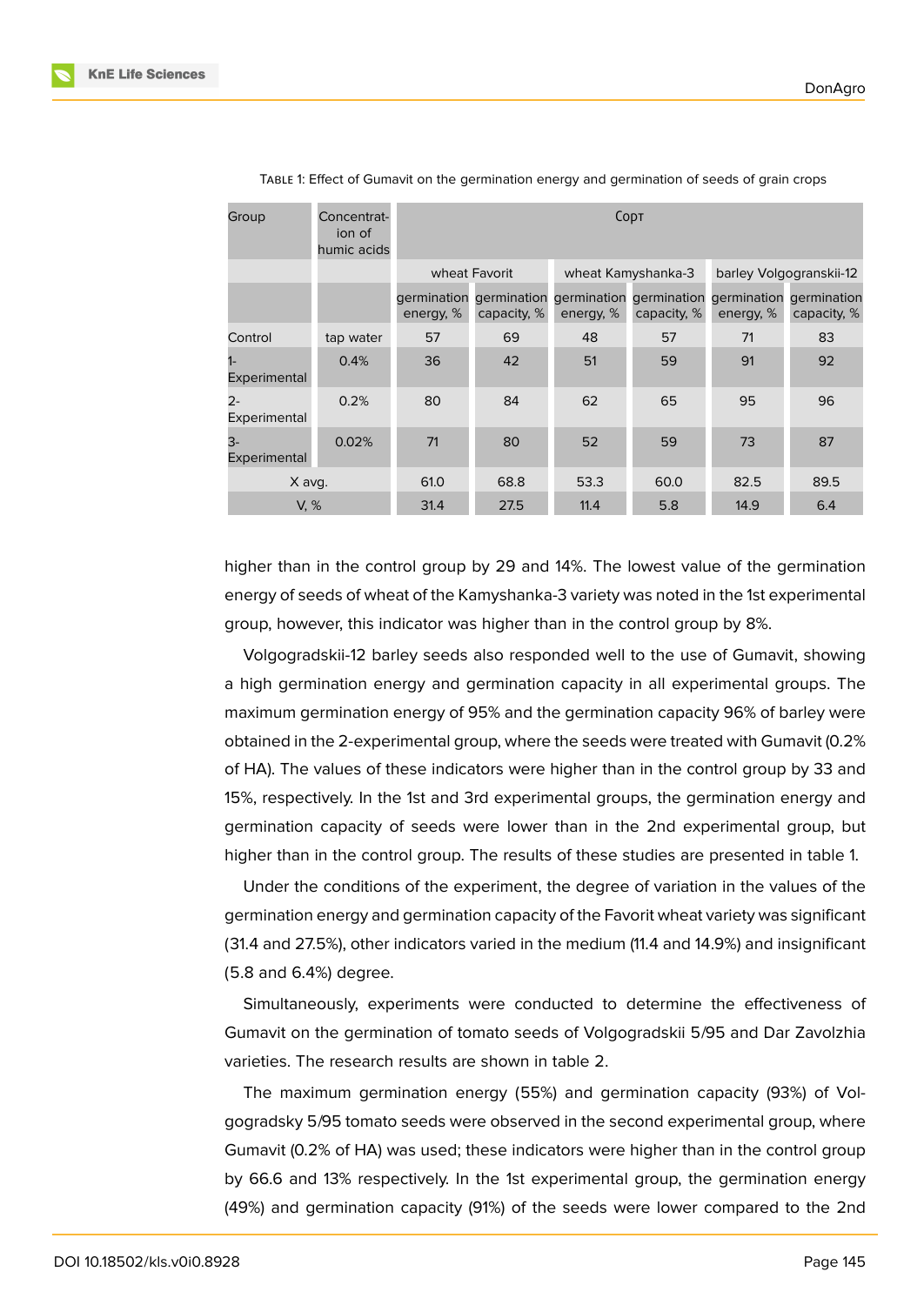| Group          | Concentration of<br>humic acids | Variety                  |                            |                          |                          |  |
|----------------|---------------------------------|--------------------------|----------------------------|--------------------------|--------------------------|--|
|                |                                 | Volgogradskii 5/95       |                            | Dar Zavolzhia            |                          |  |
|                |                                 | Germination<br>energy, % | Germination<br>capacity, % | Germination<br>energy, % | Germination<br>energy, % |  |
| Control        | tap water                       | 33                       | 82                         | 60                       | 83                       |  |
| 1-Experimental | 0.4%                            | 49                       | 91                         | 61                       | 86                       |  |
| 2-Experimental | 0.2%                            | 55                       | 93                         | 62                       | 89                       |  |
| 3-Experimental | 0.02%                           | 30                       | 88                         | 61                       | 85                       |  |
| X avg.         |                                 | 42                       | 89                         | 61                       | 86                       |  |
| V, %           |                                 | 29.1                     | 5.4                        | 1.3                      | 2.9                      |  |

TABLE 2: Effect of Gumavit on the germination energy and germination capacity of tomato seeds

experimental group by 18.6 and 2% respectively, but higher than in the control. In the 3-experimental group, the germination energy was lower than in the control variant by 9%.

As it can be seen in table 2, when using Gumavit (0.2% of HA), tomato seeds of the Dar Zavolzhia variety in the 2-experimental group had higher germination energy (62%) and germination capacity (89%) than in the control group by 3% and 7%, respectively. However, these indicators in the experimental groups for tomato seeds Dar Zavolzhia practically did not differ from similar indicators of the control group. The germination energy and germination capacity of tomato seeds of the Volgogradskii 5/95 variety were lower than that of the Dar Zavolzhia variety, however, these indicators in the experimental groups were significantly different from those in the control group. In the experiment with tomatoes, a strong degree of variation of the trait (germination energy) was noted for the variety Volgogradskii 5/95 (29.1%), in other indicators the degree of variation was insignificant (1.3-5.4%).

The results of studies on the formation of sprouts in the sand indicate that the length and mass of the roots, as well as the shoots of the Favorit wheat variety in the 2 experimental group were higher than in the control group by 44 and 54%, and also by 5% by 24% respectively. In the 1-experimental group, all indicators were higher than in the control and 3-experimental group, but less than in the 2-experimental group. All parameters of wheat of the Favorit variety in the 3rd experimental group were minimal (table 3).

The data in Table 3 indicate that the shoot length changed to a very small extent (7.5%) due to a change in the concentration of Gumavit for the Favorit cultivar, the remaining indicators varied significantly (21.6-24%).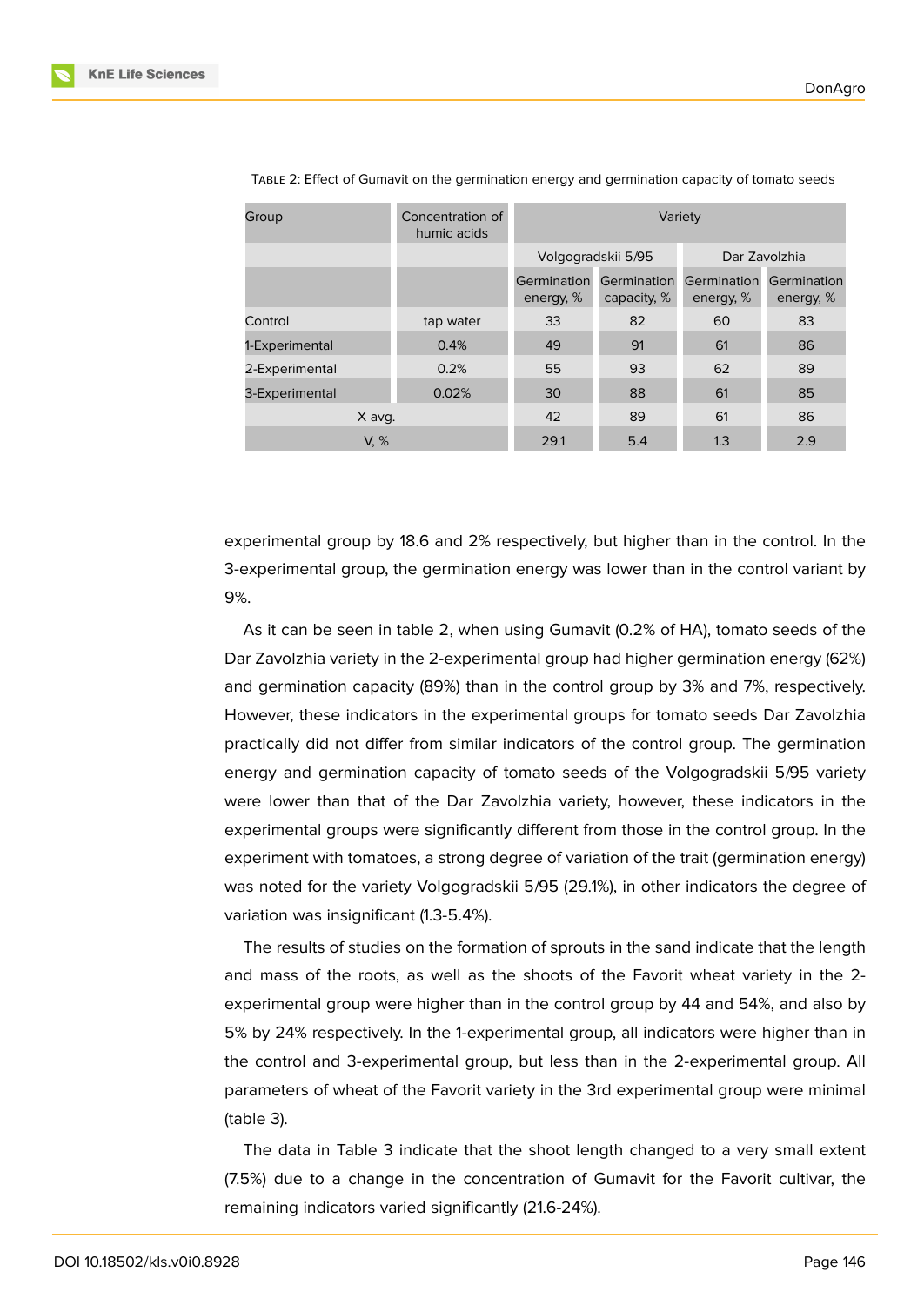| Group          | Concentration of humic<br>acids | Root<br>length, m | Root mass.<br>g | Shoot<br>length, m | Shoot<br>mass, q |
|----------------|---------------------------------|-------------------|-----------------|--------------------|------------------|
| Control        | Tap water                       | 0.204             | 0.0779          | 0.246              | 0.1802           |
| 1-Experimental | 0.1%                            | 0.284             | 0.1005          | 0.240              | 0.2176           |
| 2-Experimental | 0.01%                           | 0.294             | 0.1200          | 0.259              | 0.2245           |
| 3-Experimental | 0.001%                          | 0.193             | 0.0714          | 0.216              | 0.1356           |
| X avg.         |                                 | 0.24              | 0.09            | 0.24               | 0.19             |
| V. %           |                                 | 21.6              | 24.0            | 7.5                | 21.6             |

TABLE 3: Effect of Gumavit on the length and mass of Favorite wheat sprouts

TABLE 4: Effect of Gumavit on the length and mass of sprouts of wheat variety Kamyshanka-3

| Group          | Concentration of humic<br>acids | Length of<br>roots, q | Weight of<br>roots, q | Length of<br>shoot, m | Weight of<br>shoot, q |
|----------------|---------------------------------|-----------------------|-----------------------|-----------------------|-----------------------|
| Control        | Tap water                       | 0.195                 | 0.0753                | 0.273                 | 0.1288                |
| 1-Experimental | 0.1%                            | 0.145                 | 0.0666                | 0.261                 | 0.1216                |
| 2-Experimental | 0.01%                           | 0.216                 | 0.1034                | 0.267                 | 0.1363                |
| 3-Experimental | 0.001%                          | 0.144                 | 0.0735                | 0.262                 | 0.1162                |
| X avg.         |                                 | 0.18                  | 0.08                  | 0.27                  | 0.13                  |
| V. %           |                                 | 20.7                  | 20.4                  | 2.1                   | 6.9                   |

From the analysis of the data of table 4 we see that the length and mass of the roots of wheat variety Kamyshanka-3 in the 2-experimental group was greater than in the control by 11 and 37%, respectively. The shoot length in all experimental groups remained virtually unchanged, but was less than in the control. The mass of the shoot in the 2-experimental group was 6% more than in the control group and it was also greater than in the 1- and 3-experimental groups. The root length in 1- and 3-experimental groups was lower than in the control, by 17 and 16%, respectively.

A distinctive feature of the Kamyshanka-3 variety was that a change in the concentration of Gumavit strongly influenced the development of the root system and had practically no effect on the shoots. As can be seen from the data presented in table 5, in the 2-experimental group, where Gumavit was used (0.01% of HA), the length and mass of the roots of barley of Volgogradskii-12 variety was 25 and 29% more than in the control group, respectively, but the length of the shoot and its mass was less than in the control group by 6 and 12%, but more than in the 1- and 3-experimental groups. Root length and mass in all experimental groups was greater than in the control, and that of the shoots in all experimental groups was less than in the control.

The results of studies on the germination of tomato variety Volgogradsky 5/95 in the sand are shown in table 6.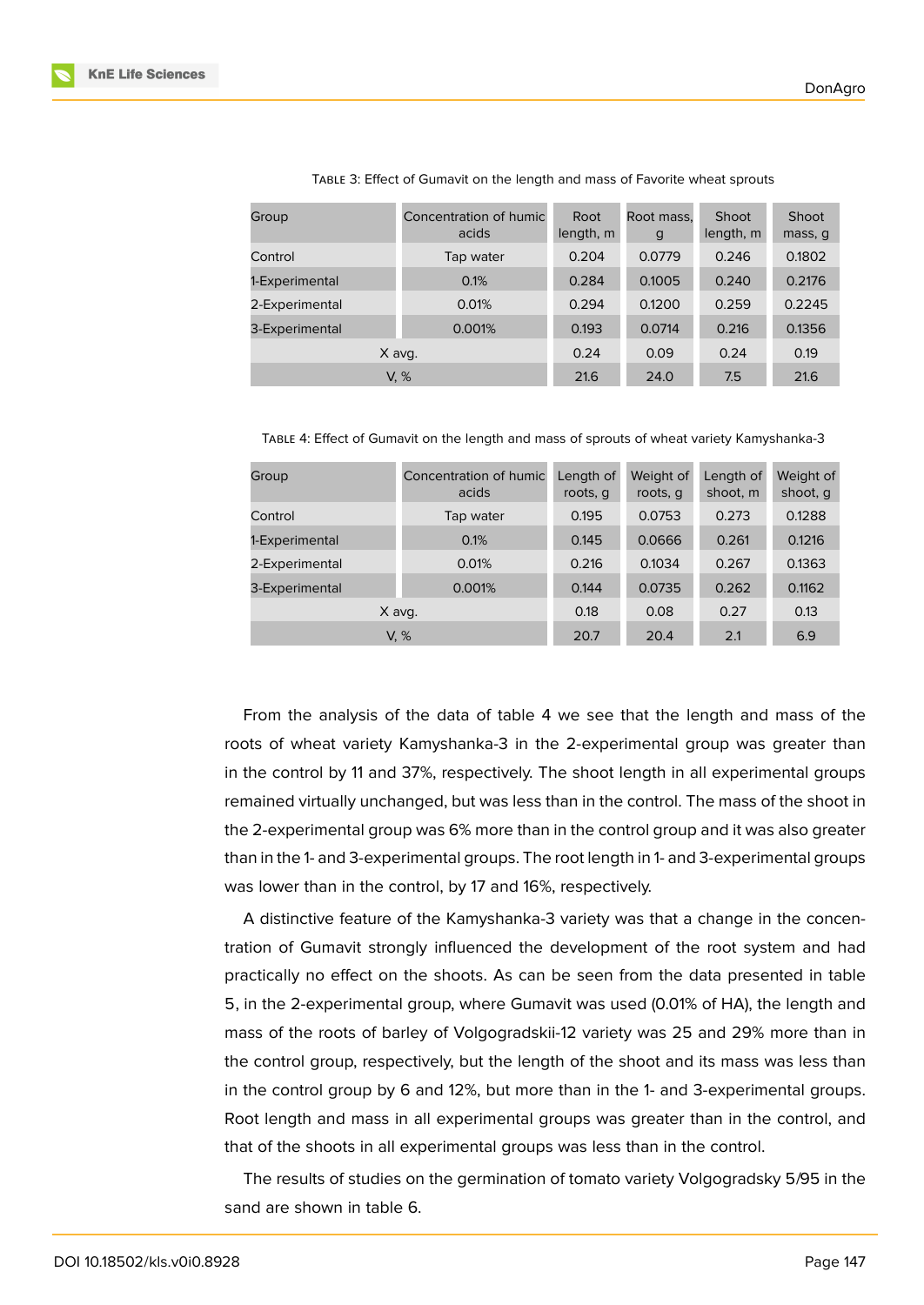| Group          | Concentration of humic<br>acids | Barley Volgogradskii-12 variety |                 |                    |                   |
|----------------|---------------------------------|---------------------------------|-----------------|--------------------|-------------------|
|                |                                 | Root<br>length, m               | Root mass.<br>g | Shoot<br>length, m | WShoot<br>mass, q |
| Control        | Tap water                       | 0.196                           | 0.0956          | 0.289              | 0.3364            |
| 1-Experimental | 0.1%                            | 0.233                           | 0.1175          | 0.249              | 0.2779            |
| 2-Experimental | 0.01%                           | 0.245                           | 0.1234          | 0.271              | 0.2968            |
| 3-Experimental | 0.001%                          | 0.224                           | 0.1152          | 0.257              | 0.2922            |
| X avg.         |                                 | 0.22                            | 0.11            | 0.27               | 0.30              |
| V, %           |                                 | 9.3                             | 10.7            | 6.6                | 8.3               |

TABLE 5: Effect of Gumavit on the length and mass of barley shoots

TABLE 6: Effect of Gumavit on the length and mass of tomato roots and shoots

| Concentration of humic<br>Group<br>acids |           | Tomato Volgogradskii 5/95 variety |                 |                    |                  |  |
|------------------------------------------|-----------|-----------------------------------|-----------------|--------------------|------------------|--|
|                                          |           | Root<br>length, m                 | Root mass.<br>g | Shoot<br>length, m | Shoot<br>mass, g |  |
| Control                                  | Tap water | 0.39                              | 0.0827          | 0.37               | 0.1991           |  |
| 1-Experimental                           | 0.1%      | 0.38                              | 0.0873          | 0.37               | 0.1972           |  |
| 2-experimental                           | 0.01%     | 0.39                              | 0.1109          | 0.40               | 0.2238           |  |
| 3-Experimental                           | 0.001%    | 0.40                              | 0.0936          | 0.38               | 0.1985           |  |
| X avg.                                   |           | 0.39                              | 0.09            | 0.38               | 0.20             |  |
| V. %                                     |           | 2.1                               | 13.2            | 3.7                | 6.3              |  |

The data in the table indicate that root length of tomato Volgogradskii 5/95 variety practically did not differ from each other in all groups, and their mass in the 2 experimental group was greater than in the control group by 34%, and by 5 and 13% more than in 1- and 3-experimental groups. Shoot length of Volgogradskii 5/95 tomato also insignificantly differed from each other in all groups (experimental and control), but shoot mass in the 2-experimental group was higher than in the control group by 12.4%.

The results of research on the germination of tomato Dar Zavolzhia are shown in table 7.

Tomato Dar Zavolzhia responded to the use of Gumavit by the fact that root and shoot mass in the 2-experimental group were 28% and 19% more than in the control group, respectively, root and shoot length were at the level of the control group. Root length and mass of in the 1- and 3- experimental groups changed insignificantly in relation to the control group.

The treatment of Favorit wheat seeds with Gumavit (0.2% of HA) had a positive effect on germination energy and germination capacity. At the same time, when treating them with Gumavit with a concentration of humic acids of 0.02%, the result obtained practically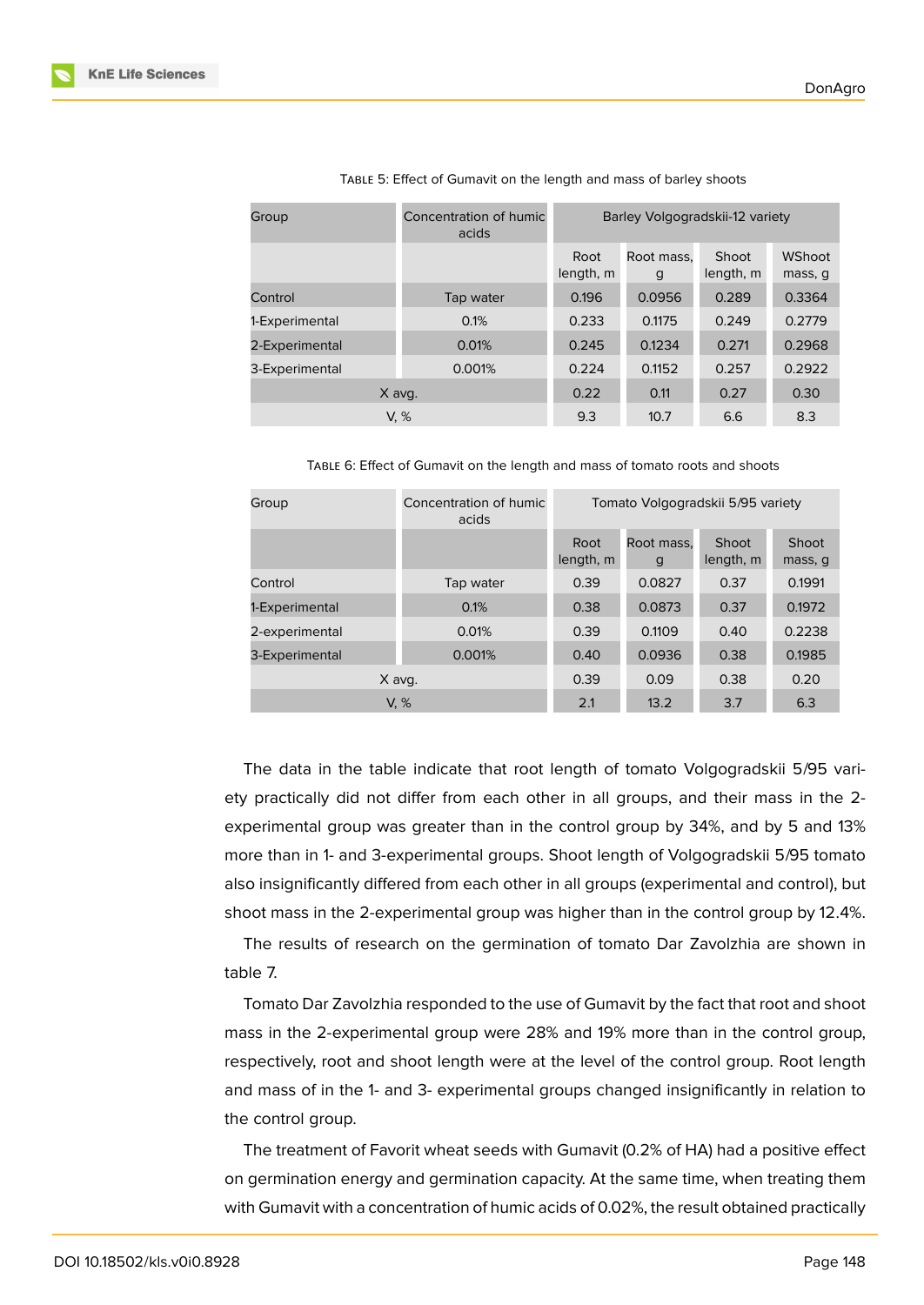| Group          | Concentration of humic<br>acids | Tomato dar Zavolzhia variety |                 |                    |                  |
|----------------|---------------------------------|------------------------------|-----------------|--------------------|------------------|
|                |                                 | Root<br>length, m            | Root mass.<br>g | Shoot<br>length, m | Shoot<br>mass, q |
| Control        | Tap water                       | 0.48                         | 0.0951          | 0.48               | 0.1836           |
| 1-Experimental | 0.1%                            | 0.48                         | 0.0909          | 0.47               | 0.1898           |
| 2-experimental | 0.01%                           | 0.42                         | 0.1222          | 0.45               | 0.2192           |
| 3-experimental | 0.001%                          | 0.47                         | 0.0961          | 0.48               | 0.1985           |
| X avg.         |                                 | 0.46                         | 0.10            | 0.47               | 0.20             |
| V. %           |                                 | 6.2                          | 14.1            | 3.0                | 7.9              |

TABLE 7: Effect of Gumavit on the length and mass of tomato roots and shoots

did not differ from the results in the control group. When using Gumavit (0.4% of HA), lower results were obtained than in the control group.

# **4. Discussion**

The treatment of Kamyshanka-3 wheat seeds with Gumavit (0.2% of HA) had a positive effect on germination energy and germination capacity, the treatment of seeds with Gumavit (0.02% of HA) had almost the same effect. In all experimental groups, indicators of germination energy and germination capacity were higher than in the control.

The treatment of Volgogradsky-12 barley seeds with Gumavit (0.2% of HA) had a positive effect on their germination energy and germination capacity, and when using Gumavit (0.4 and 0.02% of HA), the germination and germination energy was obtained at the level of the control group.

When treating Volgogradskii 5/95 tomato seeds with Gumavit (0.2% of HA), an increase in germination energy and germination capacity was observed. Dar Zavolzhia tomato did not respond to the use of Gumavit with various concentrations of humic acids.

When germinating cereals and tomatoes for 14 days in sand moistened with Gumavit, according to Scheme 2, the seeds of these crops responded differently to its use.

Favorit wheat sprouts planted in sand moistened with Gumavit (0.01% of HA) were distinguished by a greater length and mass than in the control group.

When the sand was humidified with Gumavit (0.01% of HA), the Kamyshanka-3 wheat variety reacted positively with root mass and length, while shoot length and mass were at the level of the control group.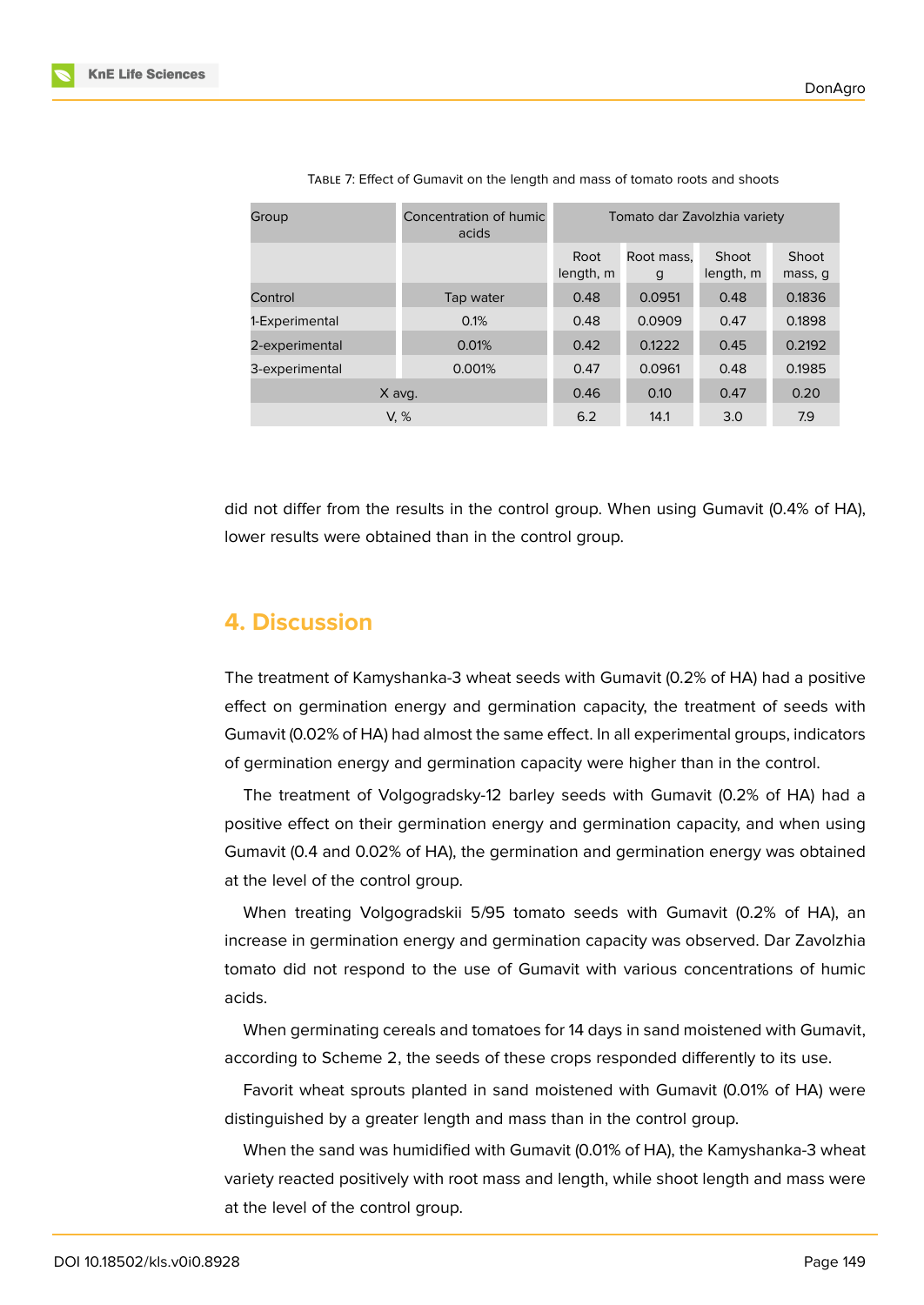The roots of barley of the Volgogradskii-12 variety, when sand was moistened with Gumavit (0.01% of HA), differed in mass and length more than in the control group, but shoot length and mass of these plants was less than in the control group.

For Volgogradskii 5/95 tomato cultivated in sand moistened with Gumavit (0.01% of HA), root length was at the level of the control group, but root mass was greater than in the control group. Shoot length and mass varied similarly.

Tomato Dar Zavolzhia, when the sand was wetted with Gumavit (0.01% of HA), had lesser length of roots and shoots, but their mass was greater than in the control group.

The positive effects are explained by the influence of humic substances on the physiological and metabolic processes in plants. The addition of humic substances stimulates the absorption of nutrients, cell permeability and, apparently, regulates the mechanisms involved in stimulating plant growth. Under certain conditions, humic substances can stimulate plant growth in terms of increasing plant length and their dry or fresh mass. These effects, apparently, depend on the concentration and source of humic substance on plant species, and age, as well as on cultivation conditions [8].

Many studies confirm the hypothesis of a direct effect of humic substances on plant physiology, in particular with respect to the formation of root hairs and the development of lateral roots [8]. Presumably, the mass of the roots increased [d](#page-11-0)ue to the formation of lateral roots and root hairs.

# **5. Conclu[sio](#page-11-0)n**

On the example of barley of the Volgogradskii-12 variety, wheat of the varieties Kamyshanka-3, Favorit, it was experimentally established that the moistening seeds in Gumavit (0.2% of HA) before germination had a positive effect on their germination energy and germination capacity. Further germination of barley and wheat seeds in the sand showed that the use of Gumavit (0.01% of HA) for wetting the sand positively affected the growth and mass of plant roots.

The treatment with Gumavit (0.2% of HA) of tomato seeds of the Dar Zavolzhia and Volgogradskii 5/95 varieties also positively affected their germination energy and germination capacity. Wetting the sand, in which tomato plants were sprouted, with Gumavit (0.01% of HA), had a positive effect on the growth and mass of the roots, and the formation of plant mass in the first fourteen days of sprouting.

Gumavit liquid humic fertilizer based on peat, obtained by cavitation dispergation of peat in a shock pulse generator and subsequent alkaline extraction from a water-peat mixture of humic acids, did not adversely affect the seeds treated with it.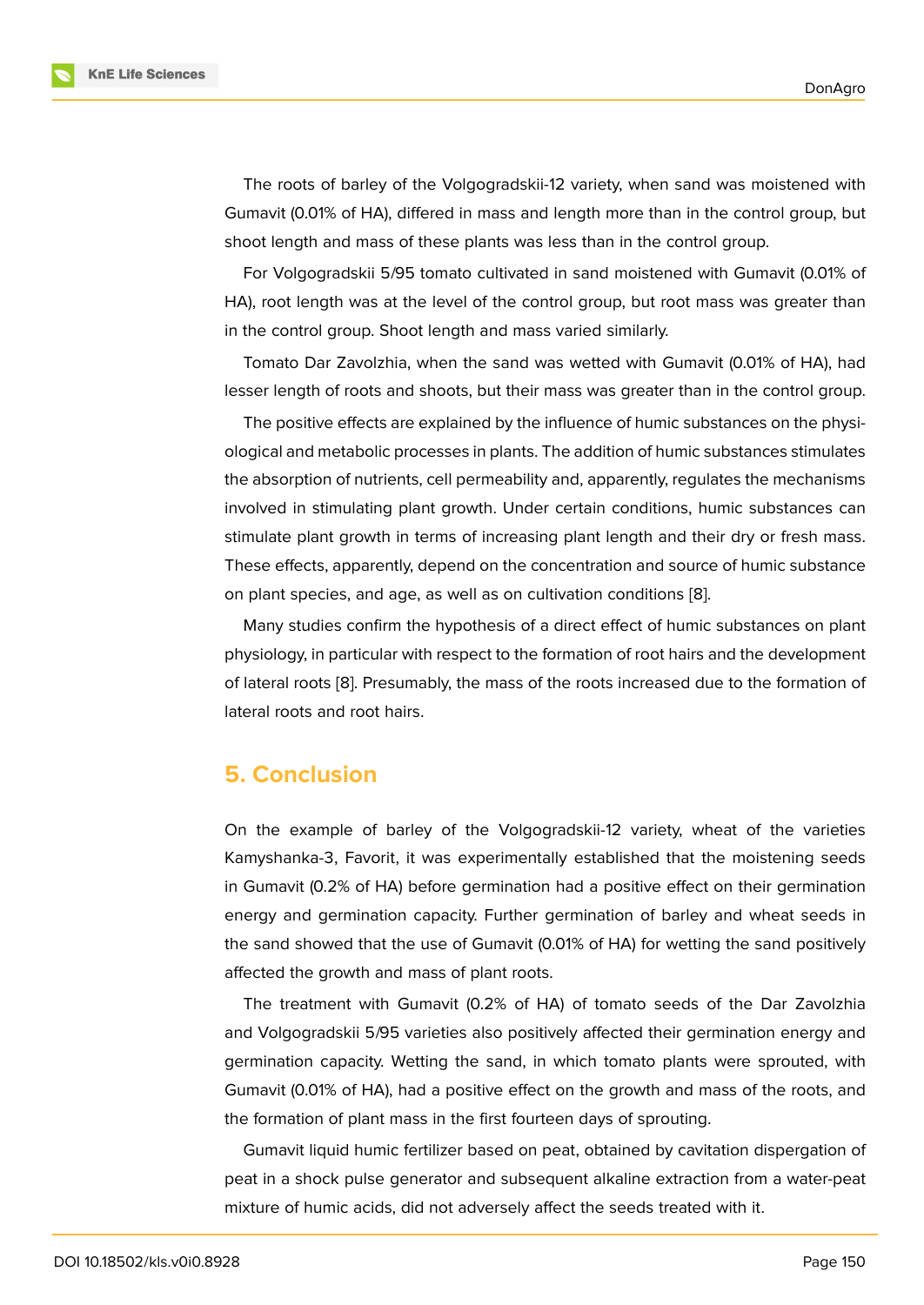Sprouted seeds of the above-described varieties, planted in the sand moistened with Gumavit, reacted positively to the use of this fertilizer for fourteen days. However, further study of the influence of Gumavit on crops is required.

### **Acknowledgement**

The authors would like to thank their colleagues for their contribution and support to the research. They are also thankful to all the reviewers who gave their valuable inputs to the manuscript and helped in completing the paper.

# **Conflict of Interest**

The authors have no conflict of interest to declare.

# **References**

- <span id="page-10-0"></span>[1] Scialabba, N. E-H. (2009). *Project Proposal. Start-Up Phase for the Organic Research Centres Alliance (ORCA) and Prototype Centre on Humid and Sub-Humid Areas (HUSHA)*. Rome: Organic Research Centre Alliance (ORCA).
- <span id="page-10-1"></span>[2] Kasakova, A. S., *et al*. (2018). New Approach to Study Stimulating Effect of the Pre-Sowing Barley Seeds Treatment in the Electromagnetic Field. *OnLine Journal of Biological Sciences*, vol. 18, issue 2, pp. 197-207.
- [3] Aleman, E. I., *et al*. (2014). Effects of EMFs on Some Biological Parameters in Coffee Plants (Coffea arabica L.) Obtained by in Vitro Propagation. *Polish Journal Environmental Studies*, vol. 23, рp. 95-101.
- <span id="page-10-2"></span>[4] Baev, V. I., *et al*. (2018). Electrotechnology as one of the Most Advanced Branches in the Agricultural Production Development. In V. Kharchenko and P. Vasanvol (Eds.), *Handbook of Research on Renewable Energy and Electric Resources for Sustainable Rural Development*. Hershey PA: IGI Global, pp.149-175.
- <span id="page-10-3"></span>[5] Ding, Y., *et al*. (2016). Biochar to Improve Soil Fertility. A Review. *Agronomy for Sustainable Development.*, vol. 36, pp. 1-18.
- <span id="page-10-4"></span>[6] Ali, M. and Mindari, W. (2016). Effect of Humic Acid on Soil Chemical and Physical Characteristics of Embankment. *MATEC Web of Conferences*, *vol. 58(4):501028*.
- <span id="page-10-5"></span>[7] Tan, K. H. (2014). *Humic Matter in Soil and the Environment: Principles and Controversies*. CRC Press. Taylor & Francis Group. 475 p.